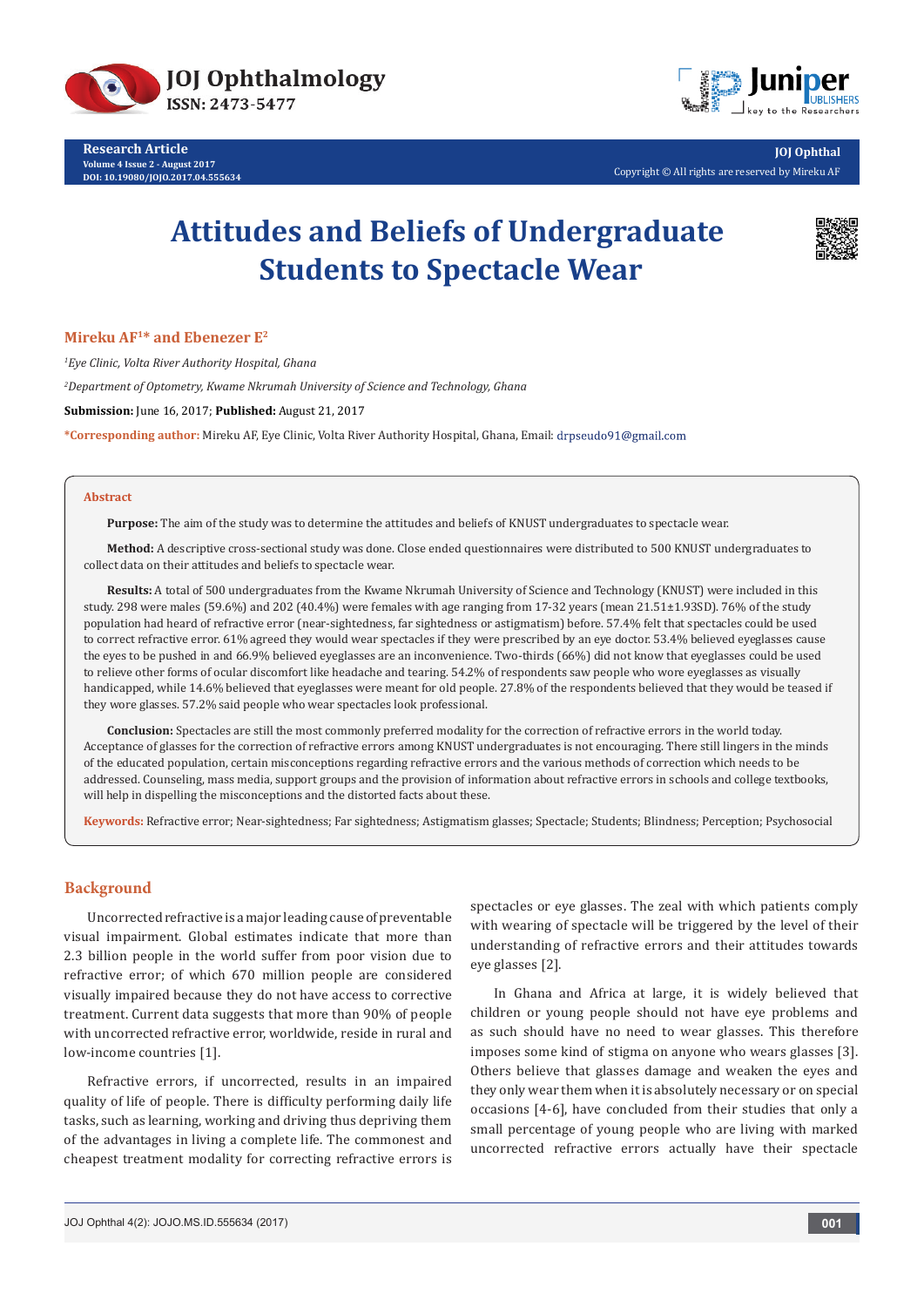prescription on. These studies have all focused on children, parents' attitude and teachers' involvement. The present study focused on undergraduates; because they are more mature and better informed to make educated decisions for themselves. With this background, this study seeks to find out the attitude and beliefs of KNUST undergraduates to spectacle wear. This is in order to improve acceptance of glasses when prescribed thus reducing blindness and visual impairment due to uncorrected refractive errors.

# **Methods**

It was a descriptive cross-sectional study done among undergraduate students in Kwame Nkrumah University of Science and Technology (KNUST). KNUST, located in Kumasi in the Ashanti Region, is one of the largest public universities in Ghana. A convenience sampling technique was used to select the participants.

The sample size was calculated using the formula: n=  $Z2p(1-p)/d^2$ 

Where:

'p' is the assumed population proportion = 0.75 'd' is the margin of error= 0.04

With a (CI) confidence interval of 95% 'Z'= 1.96

 $n = 1.962 \times 0.75(1 - 0.75) / 0.042 = 451$ 

 $10/100$  X  $451 = 46$ 

Minimum sample size = 497 participants. A sample size of 500 students was used in the study.

Informed consent was obtained from all participants before the study and aim of the study was described to them. Participants were also told they could withdraw from the study at any time. Confidentiality and anonymity was ensured with records and the information collected from participants and they were used solely for the purpose of the study. The study was approved by the Ethics and Research Committee of the Kwame Nkrumah University of Science and Technology, and was carried out in accordance with the tenets of the declaration of Helsinki.

The data was collected and gathered using structured questionnaires. The questionnaires were given to the students and they were instructed to make sure their attitudes and beliefs toward spectacle wear were best presented by ticking or circling the right answers among the alternatives. The other components of the questionnaire were the demography of the participant, psychosocial aspects, the perceptions about refractive errors and the various treatment options. The questionnaires were taken back the same day they were given as soon as the participants answered them. This was done in a period of one week. Data analysis was performed using SPSS version 23.0 (IBM Corporation, Armonk, NY, USA) and the results were calculated in percentages and presented in tables.

## **Results**

**Table 1:** Age distribution of respondents.

| Age (years) | <b>Number</b> | Percentage (%) |  |
|-------------|---------------|----------------|--|
| $17 - 20$   | 154           | 30.8           |  |
| $21 - 24$   | 320           | 64.0           |  |
| $25 - 28$   | 24            | 4.8            |  |
| 29-32       | 2             | 0.4            |  |
| Total       | 500           | 100.0          |  |

**Table 2:** Gender distribution.

| Gender | <b>Number</b> | Percentage (%) |
|--------|---------------|----------------|
| Male   | 298           | 59.6           |
| Female | 202           | 40.4           |
| Total  | 500           | 100.0          |

Shown in Table 1 & 2 are age and gender distribution of the participants respectively. 500 students took part in this study and there were 298 males (59.6%) and 202 (40.4%) females with age ranging from 17-32 years (mean age: 21.51±1.93). Table 3 shows correspondents' knowledge of refractive error correction methods. 57.4% of the study subjects responded that spectacles are one of the treatment plan to correct refractive errors, 38.6% felt contact lenses could be used to correct refractive errors, 21.8% felt drugs could be used to correct refractive errors, 23.0% considered surgery to be appropriate to correct refractive errors.

| <b>Treatment option</b> | Male $(\% )$ | Female (%) | Total $(\% )$ |
|-------------------------|--------------|------------|---------------|
| Spectacles (eyeglasses) | 33.6         | 23.8       | 57.4          |
| Surgery                 | 13.2         | 9.8        | 23.0          |
| Drugs(medication)       | 11.6         | 10.2       | 21.8          |
| Laser                   | 6.4          | 5.8        | 12.2          |
| Contact lens            | 23.0         | 15.6       | 38.6          |
| Exercise                | 3.0          | 1.6        | 4.6           |
| Prayer                  | 0.4          | 0.0        | 0.4           |

**Table 3:** Knowledge of refractive error correction methods.

76.0% among the 500 students knew what refractive error (near-sightedness, long sightedness or astigmatism) is. 65.0% of the total population knew of at least one of the various methods of correction of refractive errors.

Table 4 comprises the psychosocial questions and their answers given adjacent to the questions. 60.6% of the total study population said the attractive style of spectacles will affect their decision to wear them. 61.0% of the total population agreed they would put on their eye glasses if they are a prescription from an eye care professional. 37.2% and 53.4% think spectacles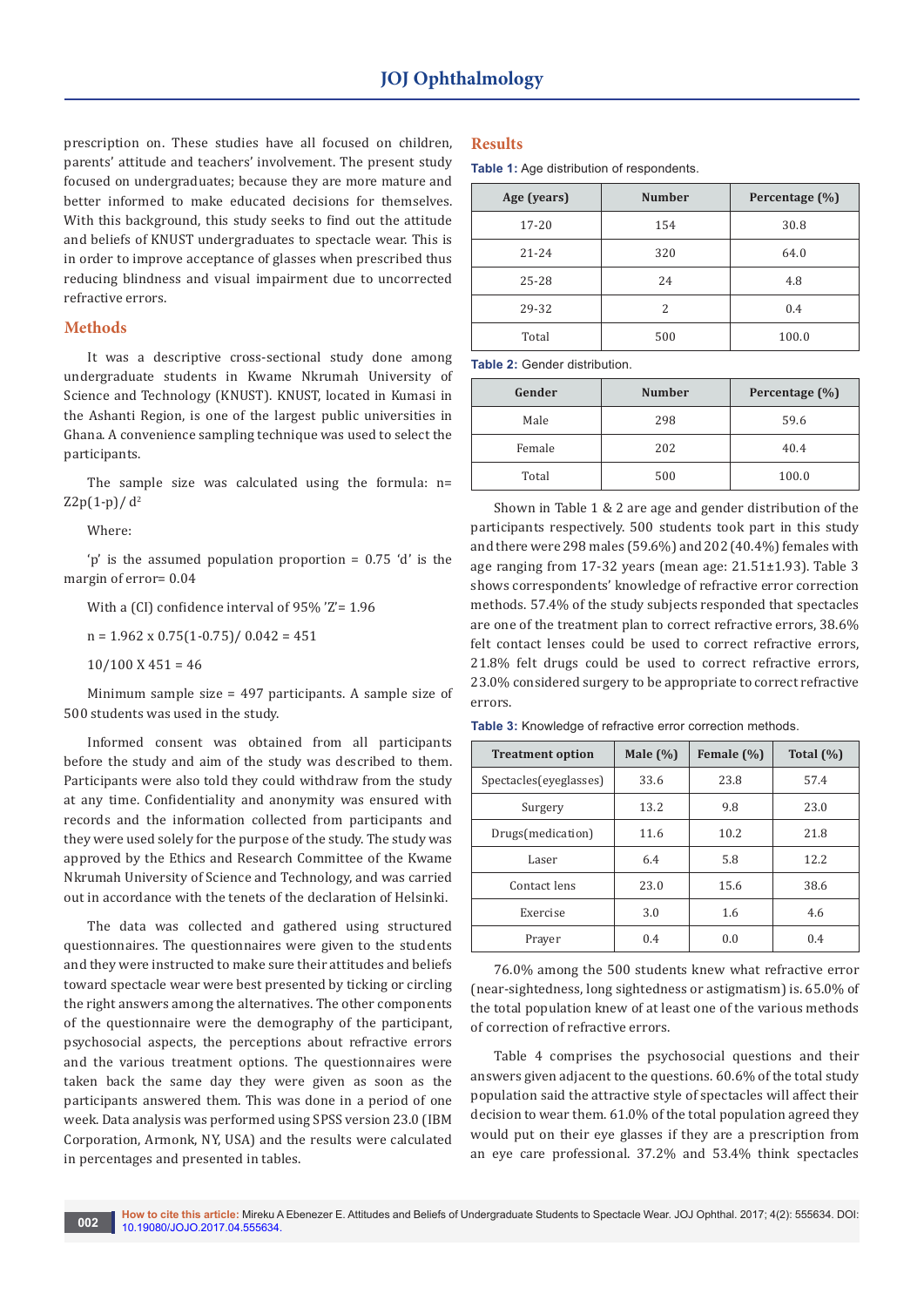will worsen their vision and cause the eyes to be sunken in respectively. 66.9% of the total population felt that spectacles are an inconvenience. 27.8% of the respondents felt that they would be teased for wearing spectacles by others. 54.2% also see people who wear spectacles as being visually impaired. 14.6% think spectacles are only meant for old people while 34.4% think spectacles can relieve different forms of discomfort like headache, tearing and burning sensation. 57.2% of the study participants also think people who wear spectacles look professional.

| e e<br>× | ۰.<br>×<br>٠ |  |
|----------|--------------|--|
|----------|--------------|--|

| <b>Statement</b>                                                                                        | <b>Males</b><br>(%) | <b>Females</b><br>(%) | <b>Total</b><br>(%) |
|---------------------------------------------------------------------------------------------------------|---------------------|-----------------------|---------------------|
| Style of spectacles affect your<br>decision to wear it or not                                           | 38.0                | 22.6                  | 60.6                |
| Spectacles will worsen your vision                                                                      | 21.0                | 16.2                  | 37.2                |
| Spectacles pushes the eyes in                                                                           | 28.4                | 25.0                  | 53.4                |
| Spectacles are an inconvenience                                                                         | 45.7                | 21.2                  | 66.9                |
| Teased for wearing spectacles by<br>others                                                              | 16.0                | 11.8                  | 27.8                |
| People who wear spectacles as<br>being visually impaired/bad eyes                                       | 32.0                | 22.2                  | 54.2                |
| People who wear spectacles appear<br>intelligent/smart                                                  | 24.4                | 20.0                  | 44.4                |
| People who wear spectacles appear<br>to you as innocent and gentle.                                     | 33.6                | 18.8                  | 22.4                |
| Consider wear spectacles if<br>they are prescribed for you by a<br>professional.                        | 38.4                | 22.6                  | 61.0                |
| Spectacles are meant for only old<br>people                                                             | 7.2                 | 7.4                   | 14.6                |
| People who wear spectacles are<br>boring and uninteresting                                              | 9.8                 | 8.4                   | 18.2                |
| Spectacles can relieve different<br>forms of discomfort like headache,<br>tearing and burning sensation | 15.4                | 19.0                  | 34.4                |
| People who wear spectacles look<br>professional                                                         | 33.0                | 24.2                  | 57.2                |

## **Discussion**

Majority of the total population in this study (76.0%) know what refractive error is or had heard of refractive error before. This compares favorably to the study by [7] where a proportion of only 32.0% of the 500 study participants knew of refractive error in the University of Benin, Nigeria or gone to examine their eyes before despite the fact that they had had an eye problem before. The number (32.0%) is quite low compared to the figure obtained in this study and may be due to time gap. Approximately 65.0% of the respondents in this study knew of the various refractive error correction methods which is relatively high. As part of the treatment modalities which were reported, eye glasses were higher, contact lenses were next, with surgery and drugs following. This is in agreement with

statistics from a previous study where it was reported that 50.0% of the study population agreed that eye glasses are a treatment option for correcting refractive error. Almost twothirds of the participants (61%) in this study would not mind wearing spectacles if they are prescribed by an eye professional for them. This is in agreement with previous studies by [8,9], where 38.4% and 45.0% respectively also confirmed they would wear prescribed eye glasses [7]. Also reported that 49.8% of their participants would not mind wearing spectacles that will correct their refractive error.

Approximately 57.4% had in mind that spectacles could correct refractive errors yet very few of the respondents (34.4%) knew eye glasses could also be used to prevent headaches, glare from sunlight, burning sensation and other discomforts associated with the eye. 77.0% of the correspondents in this study did not know they could do refractive surgery in order to improve their eyesight and decrease or eliminate their dependency on spectacles. This agrees with the result obtained by where it was estimated that 83.0% of the interviewees were not aware of refractive surgery as a method of correcting refractive error. This is not a problem of much concern here in Ghana since modern machinery and equipment to carry out such an operation on the eyes are not available and considering the fact that Ghana is a developing country. 4.60% and 0.42% of the correspondents in this study thought prayers and exercises could be used to correct refractive errors respectively [4]. Confirmed that 31.0% of the subjects in their study felt that diet, yoga and traditional medicine could cure refractive errors.

The difference in the findings above could be due to the fact that, their study was conducted in a rural setting whereas this study was conducted in an urban centre where the level of education is higher. However, a misconception like this could result in them refraining from seeking appropriate treatment. 53.4% of participants in this study feared to use glasses with the belief that eye glasses cause sunken eyes. This is in line with two previous studies where people despised the use of eye glasses even when given to them for by an eye professional [10,11]. The fear of spectacles damaging the eyes was also a significant hindrance to spectacle use in a Nigerian study [1]. In studies on Chinese children, a common reason for not wearing spectacles was the belief that spectacles weakened the eyes [12]. In a report among secondary school students in Tanzania, this 'fear' was referred to as 'parental concerns about the safety of spectacle use' and it was listed among the barriers against the use of spectacles by students [5].

It has been speculated that spectacle wear could interfere with normal emmetropization (which depends on the growth of the eye, the refractive state, and the visual stimulation) in infants. Yet, the long term effect of spectacles on normal changes in the refractive error of the human eye is negligible [13]. The fear of spectacles damaging the eyes should be directly addressed and the concerns should be alleviated during consultations at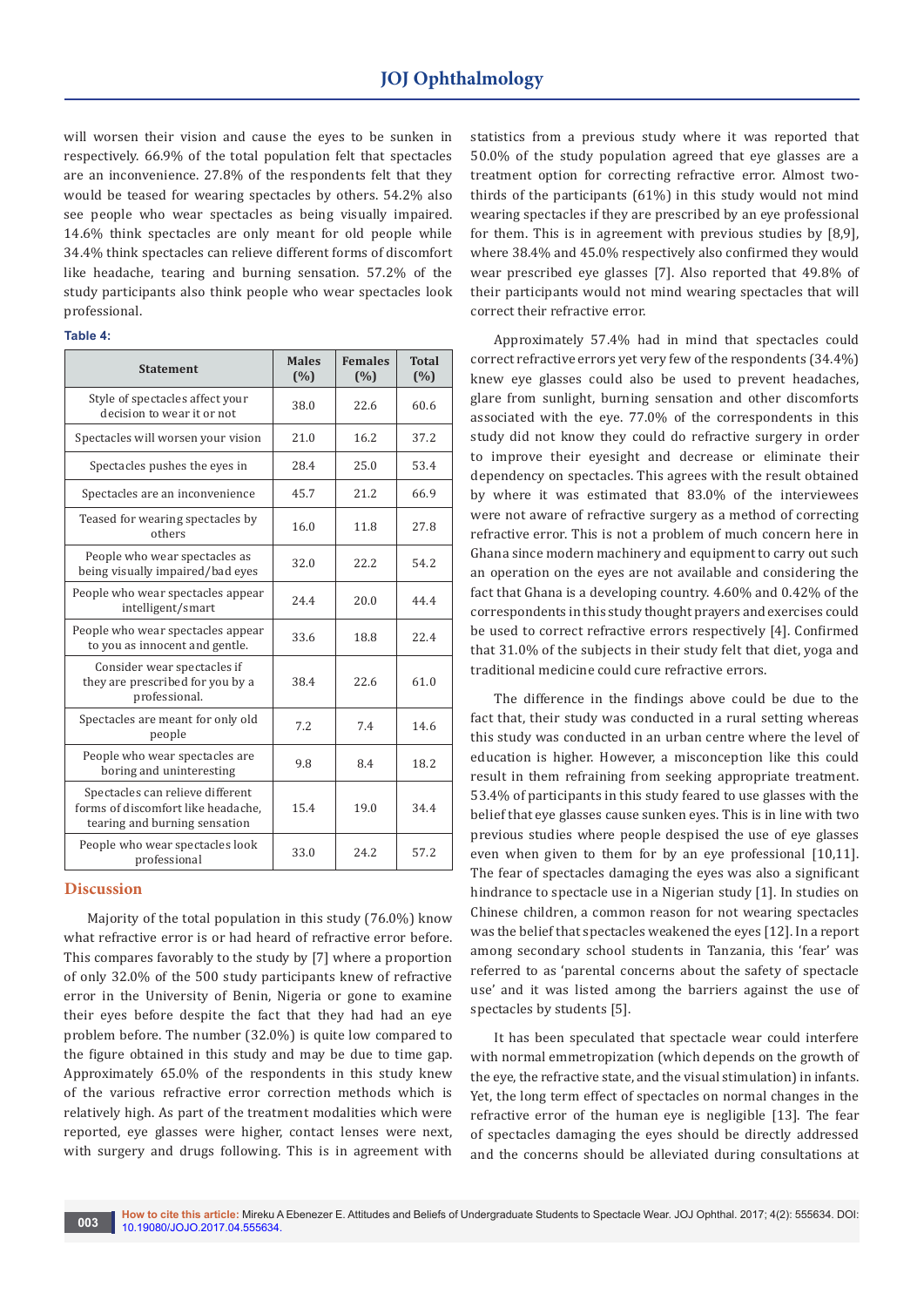eye care clinics. A greater proportion of the study population (66.90%) also said eye glasses are an inconvenience and will not wear it even if prescribed by an eye doctor. This indicates the need to change their perspective towards the use of spectacles through the dissemination of knowledge and information.

More males (16.0%) than females (11.8%) believed that they will be laughed at for wearing glasses as they regarded spectacles as one that makes beauty fade. 27.8% of the total population in this study said they will be mocked if they wear spectacles. This is similar to a previous study by [4] where it was reported that a large percentage of respondents (35.0%) were teased for wearing eyeglasses. It was generally the peers who had negative attitude to glasses wear and victimized other children with refractive errors who wear glasses. According to [4] 31.0% respondents were ready to hide their glasses to avoid rejection before marriage. An attitude like this could result in serious problems like psychosocial maladjustment, anxiety, depression loneliness, lowered self-esteem and behavioral problems.

37.2% of the respondents in this study believed that the continuous use of glasses would progressively cause their vision to worsen. This agrees with the result obtained by [4] in Dakshina where 30% of the participants thought that glasses would worsen their vision if used continually. In a study which was conducted in Pakistan by [14,15], 69.0% of the people thought that using spectacles would cause their vision to deteriorate and therefore tried to avoid it. The reason for the difference in numbers between the above two studies could be the difference in the study setting and in the educational level between the two populations, ours being an urban setting with a higher educational level of the respondents, our findings were contrary to those of the Pakistan study [7], confirmed that, 57.0% of the participants considered other people who wore glasses as visually impaired. In this study, 54.20% of the respondents regarded people who wore glasses as visually handicapped. The above two findings are similar. Children are discouraged with this inaccurate view by their teachers and parents and may decide not to wear them when they grow [16,17].

#### **Conclusion**

From this study, eyeglasses are still atop of all the various methods used to correct refractive error. Knowledge of refractive errors among KNUST undergraduates is not encouraging. There still lingers in the minds of the educated populace, certain misconceptions regarding refractive errors and the various methods used in correcting them [18-25]. All patients visiting the eye clinics should be made to be aware of the good outcomes eye glasses offer to the eyes more especially when their present eye condition calls for a spectacle prescription. This would help to erase any false information and deep rooted taboos regarding spectacle usage. Students should also be educated on the disadvantages associated with not wearing a prescribed eye glass and the basics of refractive errors as well as its other

treatment modalities. There is also the need for people to have their eyes checked at the eye clinics and at outreach programs organised by recognised eye care units. This would help in the early diagnosis of refractive error if there exist any [26-31].

## **Conflict of Interest**

The authors report no competing interests in this work.

## **Acknowledgment**

The authors acknowledge the support of Dr Reynolds Kwame Ablordeppey of the Department of Optometry, KNUST, Kumasi and Dr Appiah Kwame Bonsu of Anglican Hospital, Jachie, Kumasi.

#### **References**

- 1. [Ayanniyi AA, Adepoju FG, Ayanniyi RO, Morgan RE \(2010\) Challenges,](https://www.ncbi.nlm.nih.gov/pubmed/20543943)  [Attitudes and Practices of the Spectacle Wearers in a Resource-Limited](https://www.ncbi.nlm.nih.gov/pubmed/20543943)  [Economy. Middle East Afr J Ophthalmol 17\(1\): 83-87.](https://www.ncbi.nlm.nih.gov/pubmed/20543943)
- 2. [Bekibele CO, Fawole OI, Bamgboye AE, Adekunle LV, Ajayi R, et al.](https://www.ncbi.nlm.nih.gov/pubmed/18240488)  [\(2007\) Prevalence of refractive error and attitude tospectacle use](https://www.ncbi.nlm.nih.gov/pubmed/18240488)  [among drivers of public institutions in Ibadan Nigeria. Ann Afr Med](https://www.ncbi.nlm.nih.gov/pubmed/18240488)  [6\(1\): 26-30.](https://www.ncbi.nlm.nih.gov/pubmed/18240488)
- 3. [Adeoti CO \(2009\) Beliefs and attitude towards spectacles. Niger J Clin](https://www.ncbi.nlm.nih.gov/pubmed/20329671)  [Pract 12\(4\): 359-361.](https://www.ncbi.nlm.nih.gov/pubmed/20329671)
- 4. Sheetal S (2011) The Perceptions Regarding Refractive Errors and Their Psychosocial Impact on Youth in Dakshina. J Clin and Diag Research 5(4): 746-748.
- 5. [Odedra N, Wedner SH, Shigongo ZS, NyalaliK, Gilbert C \(2008\) Barriers](https://www.ncbi.nlm.nih.gov/pubmed/19065434)  [to spectacle use in Tanzanian secondary school students. Ophthalmic](https://www.ncbi.nlm.nih.gov/pubmed/19065434)  [Epidemiol 15\(6\): 410-417.](https://www.ncbi.nlm.nih.gov/pubmed/19065434)
- 6. [Attebo K, Mitchell P, Cumming R, Smith W \(1997\) Knowledge and](https://www.ncbi.nlm.nih.gov/pubmed/9395831)  [beliefs about common eye diseases. Aust N Z J Ophthalmol 25: 283-](https://www.ncbi.nlm.nih.gov/pubmed/9395831) [287.](https://www.ncbi.nlm.nih.gov/pubmed/9395831)
- 7. [Ebeigbe JA, Kio F, Okafor LI \(2013\) Attitude and beliefs of Nigerian](https://www.ncbi.nlm.nih.gov/pubmed/23966742/)  [undergraduates to spectacle wear. Ghana Med J 47\(2\): 70-73.](https://www.ncbi.nlm.nih.gov/pubmed/23966742/)
- 8. [Castanon HAM, Congdon N, Patel N \(2006\) Factors associated with](https://www.ncbi.nlm.nih.gov/pubmed/16505025)  [spectacle wear compliance in school aged Maxican children. Invest](https://www.ncbi.nlm.nih.gov/pubmed/16505025)  [Ophthalmol Vis Sci 47\(3\): 925-928.](https://www.ncbi.nlm.nih.gov/pubmed/16505025)
- 9. [Liping Li, Jasmine L, Yaogui Lu \(2010\) Attitudes of Students, Parents,](https://www.ncbi.nlm.nih.gov/pubmed/20547954)  [and Teachers Towards Glasses Use in Rural China. Arch Ophthalmol](https://www.ncbi.nlm.nih.gov/pubmed/20547954)  [128\(6\): 759-765.](https://www.ncbi.nlm.nih.gov/pubmed/20547954)
- 10. Chawla K, Rover J (2010) Survey of Patient Opinions on Eye glasses and Eye Care in Rural and Slum Populations in Chennai. Internet J Epidemiol 8(2): 4-5.
- 11. [Du Toit R, Ramke J, Palagyi A, Brian G \(2008\) Spectaclesin Fiji: need,](http://onlinelibrary.wiley.com/doi/10.1111/j.1444-0938.2008.00286.x/full)  [acquisition, use and willingness to pay. Clin Exp Optom 91\(6\): 538-544.](http://onlinelibrary.wiley.com/doi/10.1111/j.1444-0938.2008.00286.x/full)
- 12. [Congdon N, Zheng M, Sharma A, Choi K, Song Y, et al. \(2008\) Prevalence](https://www.ncbi.nlm.nih.gov/pubmed/19064854)  [and determinants of spectacle none wear among rural Chinese](https://www.ncbi.nlm.nih.gov/pubmed/19064854)  [secondary school children. Arch Ophthalmol 126\(12\): 1717-1723.](https://www.ncbi.nlm.nih.gov/pubmed/19064854)
- 13. Fat PLJ, Coats DK (2002) Pediatric spectacle prescription. Comp Ophthalmol Update 3: 113-122.
- 14. [Thylefors B \(1998\) Global Initiative for the Elimination of Avoidable](https://www.ncbi.nlm.nih.gov/pubmed/17492014/)  [Blindness. Community Eye Health 11\(25\): 1-3.](https://www.ncbi.nlm.nih.gov/pubmed/17492014/)
- 15. [Yasmin S \(2007\) Community perceptions of refractive errors in](https://www.ncbi.nlm.nih.gov/pubmed/17971915/)  [Pakistan. Community Eye Health 20\(63\): 52-53.](https://www.ncbi.nlm.nih.gov/pubmed/17971915/)